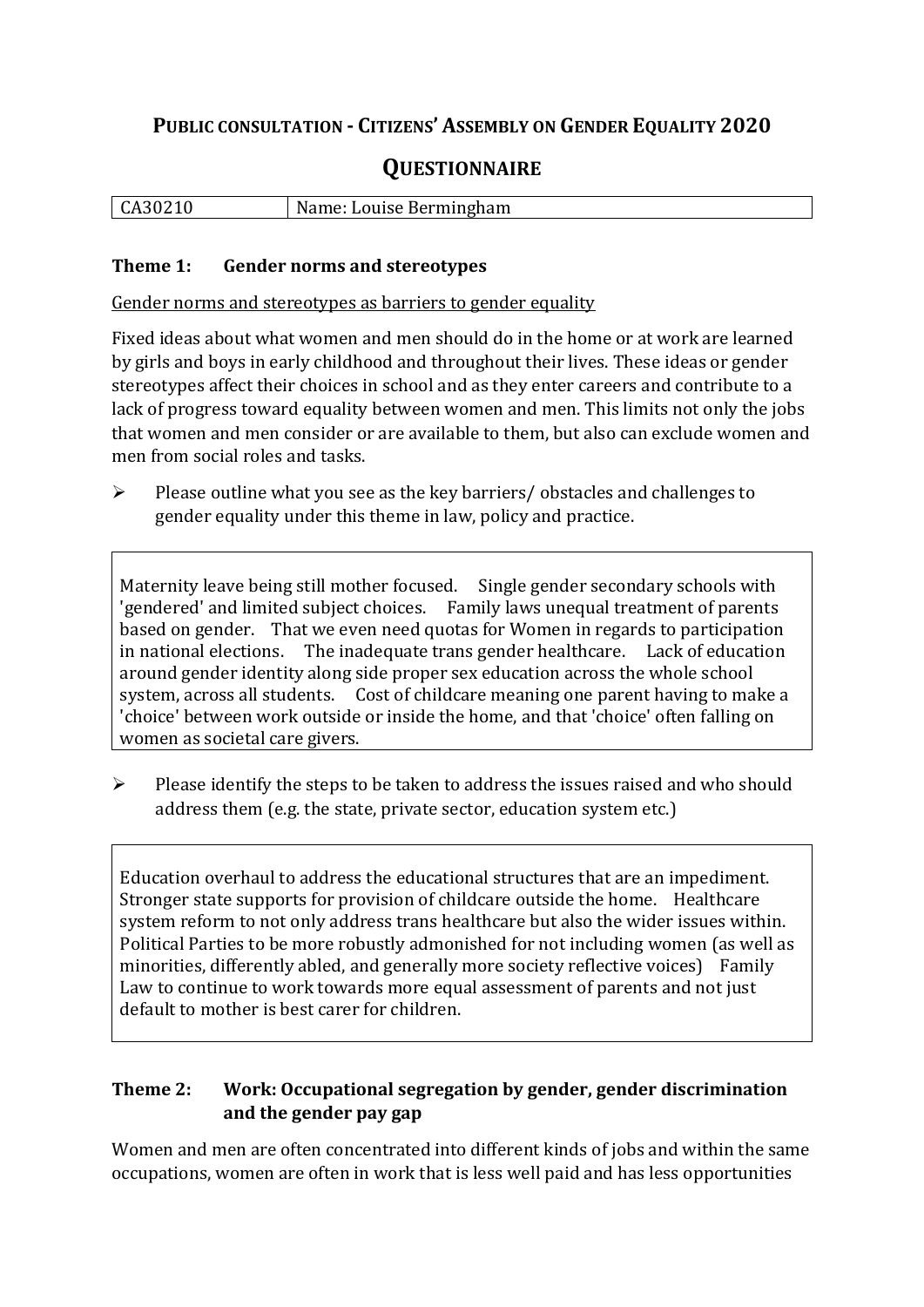for career advancement. Women often work in areas where they can work part-time so as to fit in with their caring responsibilities. While many men work in low paid jobs, many professions dominated by women are also low paid, and professions that have become female-dominated have become lower paid. This worsens the gender pay gap (the average difference between the wages of women and men who are working).

➢ Please outline what you see as the key barriers/ obstacles and challenges to gender equality under this theme in law, policy and practice.

Flexibility is often the key issue because mothers are more expected to be the primary carer for children and take time off when child is say, I'll. Punish employers through WRC frameworks when they refuse to allow father's to take time off to perform care roles. Better and more affordable provision of child care, not just infant to entering school age, but from entering school age up to 14 yrs, to allow for children to be cared for while the parents work full days outside the home. Including provisions where possible for the care of ill children in some cases where required. While quotas are a blunt instrument for making workplaces more balanced, they may be required in the short term, for either gender dependant on job type to create more equal employment in the sectors that are currently heavily gendered

 $\triangleright$  Please identify the steps to be taken to address the issues raised and who should address them (e.g. the state, private sector, education system etc.)

Legislative frameworks for clear instructions around building more equal workplaces. State sponsored childcare

## **Theme 3. Care, paid and unpaid, as a social and family responsibility**

Care -- the social responsibility of care and women and men's co responsibility for care, especially within the family

Women remain disproportionately responsible for unpaid care and often work in poorly paid care work. For working parents or [lone parents,](https://aran.library.nuigalway.ie/bitstream/handle/10379/6044/Millar_and_Crosse_Activation_Report.pdf?sequence=1&isAllowed=y) balancing paid work with parenting and or caring for older and dependent adults presents significant challenges. Women are [most disadvantaged by these challenges,](https://eige.europa.eu/gender-equality-index/game/IE/W) yet men also suffer from lack of opportunities to share parenting and caring roles. Despite recent legislation and policy initiatives to support early years parental care, [inequalities in the distribution of unpaid](https://www.ihrec.ie/app/uploads/2019/07/Caring-and-Unpaid-Work-in-Ireland_Final.pdf)  [care](https://www.ihrec.ie/app/uploads/2019/07/Caring-and-Unpaid-Work-in-Ireland_Final.pdf) continue between women and men. The cost of childcare has been identified as a particular barrier to work for women alongside responsibilities of caring for older relatives and dependent adults.

➢ Please outline what you see as the key barriers/ obstacles and challenges to gender equality under this them in law, policy and practice.

Provision of childcare is expensive and as per last section flexibility in low paid work disproportionately means care roles are still occupied primarily by women. Early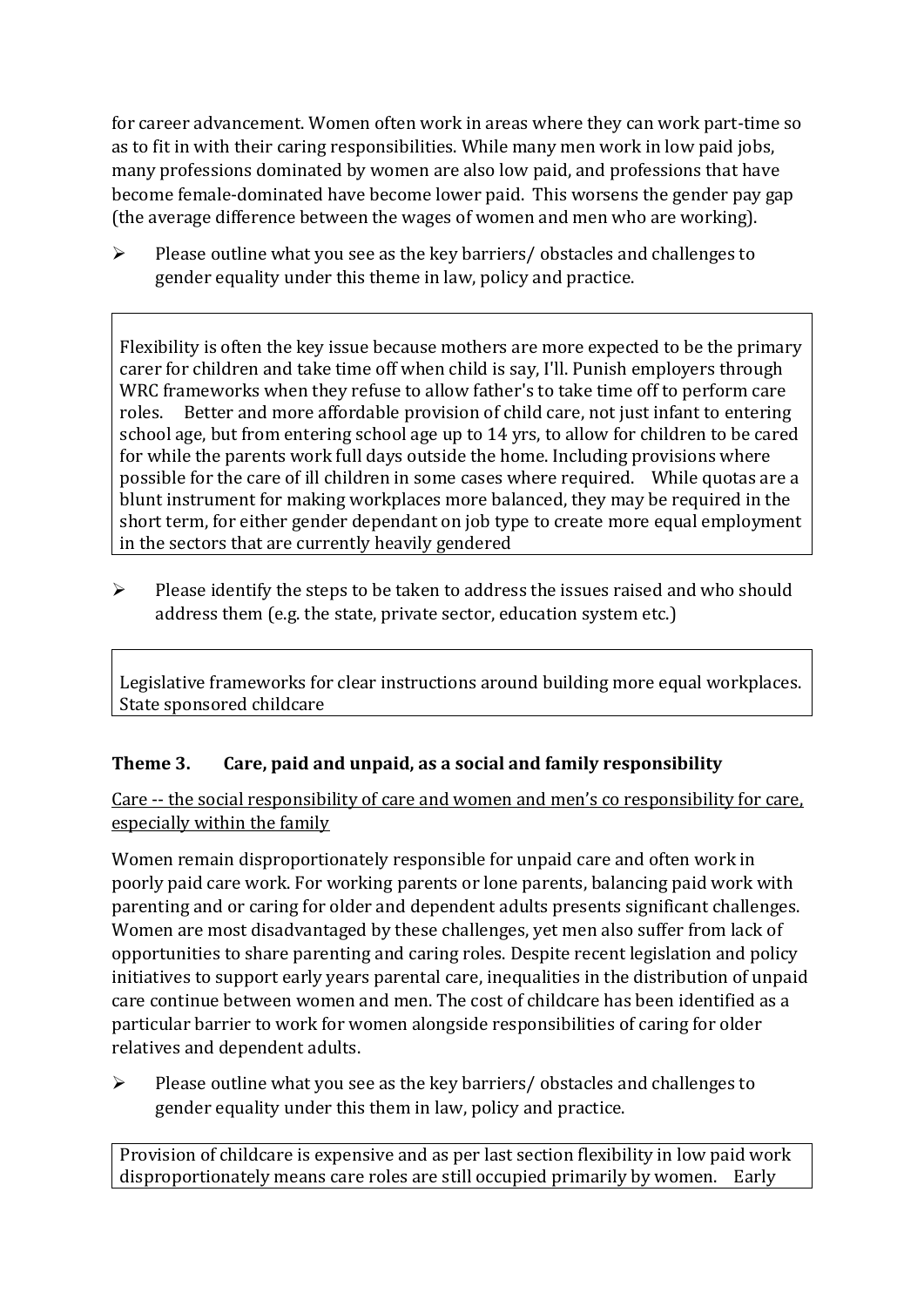education that erodes gendered care stereotypes and shows boys it's ok to care for those around not just by going out to work in manly jobs. Encourage employers in male dominated industries to maybe have on site child care and not adversely punish men who need time off to care for children or other relatives.

➢ Please identify the steps to be taken to address the issues raised and who should address theme (e.g. the state, private sector, education system etc.)

Educational reform. State childcare for burden lifting. Better elder and disability care to help lift those care burdens through health service. Better employer guidelines (and punishments) so that people who have care duties do not suffer in career unnecessarily

#### **Theme 4: Women's access to, and representation in, public life and decision making**

Ensure women's participation and representation in decision-making and leadership in the workplace, political and public life

Women are systematically underrepresented in leadership in [economic](https://eige.europa.eu/gender-equality-index/2019/compare-countries/power/2/bar) and [political](https://eige.europa.eu/gender-equality-index/2019/compare-countries/power/1/bar)  [decision-](https://eige.europa.eu/gender-equality-index/2019/compare-countries/power/1/bar)making. Despite the introduction of a candidate gender quota (through the system of party funding) for national political office, and [initiatives](https://betterbalance.ie/) to support women's access to corporate decision-making roles, men continue to dominate leadership positions. There are also issues to be considered around how media represents women and men.

➢ Please outline what you see as the key barriers/ obstacles and challenges to gender equality under this theme in law, policy and practice.

It always comes back to childcare. Some female candidates who should have stood in 2011 did not stating childcare an issue.m, as well as work life balance. Why doesn't the Dail have creche facilities? Discourse around male vs female politician's used very gendered and often for the women, reductive language which demeans women being seen as able to hold high elected office. Strong vs Shrill, Bold vs Obstreperous, and so on. This stems from not only the journalistic area but also from the wider public due to poor education on how to not gender the characteristics of leaders. It's unintentional discrimination through words for the wider public (journalists often know what they're doing). It is incredibly difficult to be seen as a strong worthy leader if constantly portrayed as an angry, shill, woman who only wants to give out, like a characture (apologies, I cannot spell that word correctly) of an old mother.

➢ Please identify the steps to be taken to address the issues raised and who should address them (e.g. the state, private sector, education system etc.)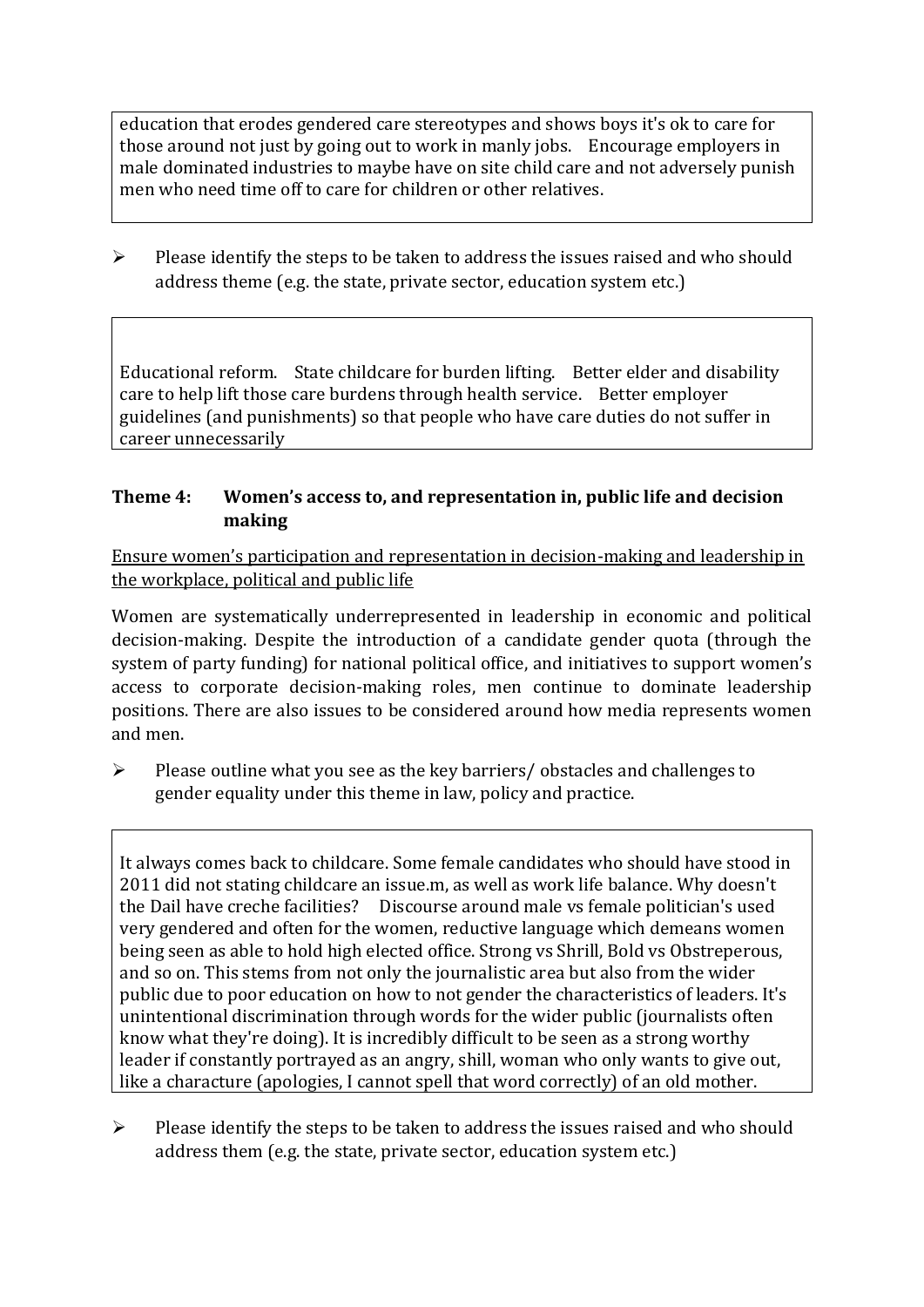Better childcare provision to allow parents who want to engage in public life to be more able to. Education around gendered stereotyping being reductive Press ombuds office to maybe examine the use of language around gender of politician's and produce guidelines to help combat gendered stereotyping which creates public mistrust of women in high office (even after we've had 2 female Presidents)

## **5. Where does gender inequality impact most?**

To conclude we would be interested in your response to the following question: In which area do you think gender inequality matters most?

Please rank the following in order of importance, 1 being the most important:

| Paid work                | 3 |
|--------------------------|---|
| Home & family life       | 1 |
| Education                | 5 |
| Politics and public life | 4 |
| Media                    | 6 |
| Caring for others        | 2 |
|                          |   |

Healthcare. Trans healthcare, but also cis female presentation of major ailment symptoms such as heart attack are not always the same as for men. This needs public highlighting. So, women minimise their own needs to prioritise others because if they don't fulfill their care duties there is noone else there to do them. We need to make sure everyone gets adequate healthcare when they need it first, not when they've left it so long it's become a major issue. Early intervention is better

Other – please elaborate 7

 $\triangleright$  Please outline the reasons for your answer below:

They all flow out like ripples from the home care issues, and if we don't see ourselves reflected in our public representatives or high profile career positions we are less likely to strive to reach those heights ourselves, choosing to box ourselves into our 'right' lane. Education and Media appear to have more diverse voices these days, they can still be better but they've made strides

➢ Please include any further comments or observations you may have here.